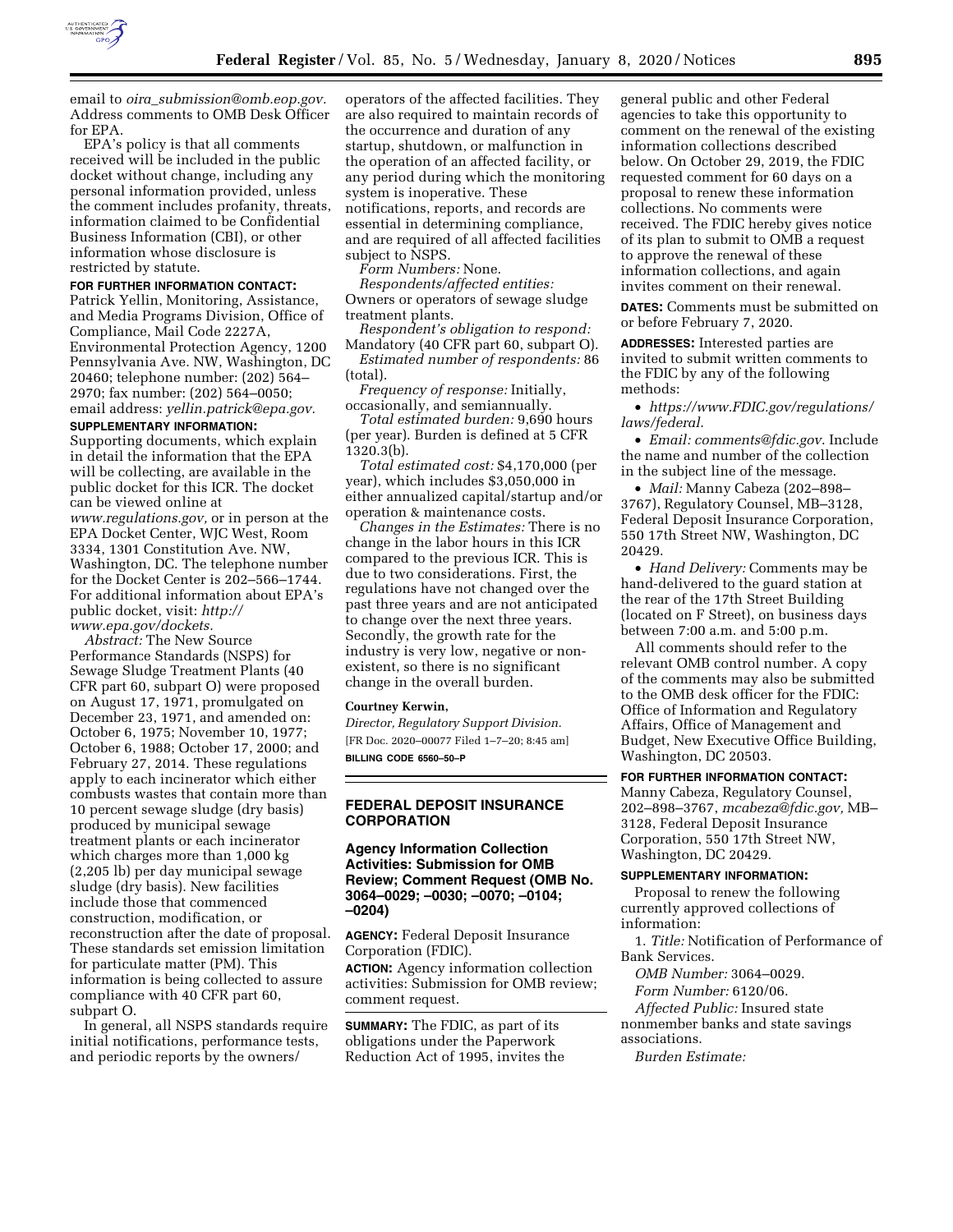### SUMMARY OF ANNUAL BURDEN

| Information collection description                               | Type of<br>burden | Obligation<br>to respond | Estimated<br>number of<br>respondents | Estimated<br>frequency of<br>responses | Estimated<br>time per<br>response<br>(minutes) | Estimated<br>annual<br>burden<br>(hours) |
|------------------------------------------------------------------|-------------------|--------------------------|---------------------------------------|----------------------------------------|------------------------------------------------|------------------------------------------|
| Notification of Performance of Bank Services (FDIC Form 6120/06) | Reporting         | Mandatory                | 650                                   | On Occasion                            | 30                                             | 325                                      |
| Total Estimated Annual Burden                                    |                   |                          |                                       |                                        | .                                              | 325                                      |

*General Description of Collection:*  Insured state nonmember banks are required to notify the FDIC, under section 7 of the Bank Service Company Act (12 U.S.C. 1867), of the relationship with a bank service company. The Form FDIC 6120/06, Notification of Performance of Bank Services, may be

used by banks to satisfy the notification requirement.

There is no change in the method or substance of the collection. The estimated number of respondents is estimated to increase based on the response rate observed over the last three years. The estimated time per

## SUMMARY OF ANNUAL BURDEN

response and the frequency of responses is expected to remain the same.

2. *Title:* Securities of Insured Nonmember Bank Services.

*OMB Number:* 3064–0030.

*Affected Public:* Insured state nonmember banks and state savings

associations.

*Burden Estimate:* 

| Information collection description                  | Type of<br>burden | Obligation<br>to respond | Estimated<br>number of<br>responses | Estimated<br>frequency of<br>responses | Estimated<br>time per<br>response<br>(hours) | Estimated<br>annual<br>burden<br>(hours) |
|-----------------------------------------------------|-------------------|--------------------------|-------------------------------------|----------------------------------------|----------------------------------------------|------------------------------------------|
|                                                     | Reporting         | Mandatory                | 58                                  |                                        |                                              | 58                                       |
| Form 4-Statement of Changes in Beneficial Ownership | Reporting         | Mandatory                | 297                                 |                                        | 0.5                                          | 594                                      |
| Form 5-Annual Statement of Beneficial Ownership     | Reporting         | Mandatory                | 69                                  |                                        |                                              | 69                                       |
|                                                     | Reporting         | Mandatory                |                                     |                                        |                                              | 12                                       |
|                                                     | Reporting         | Mandatory                | $\overline{2}$                      |                                        |                                              |                                          |
|                                                     | Reporting         | Mandatory                | 21                                  |                                        |                                              | 168                                      |
|                                                     | Reporting         | Mandatory                | 2                                   |                                        | 215                                          | 430                                      |
|                                                     | Reporting         | Mandatory                |                                     |                                        |                                              |                                          |
|                                                     | Reporting         | Mandatory                | 21                                  |                                        | 140                                          | 2,940                                    |
|                                                     | Reporting         | Mandatory                | 21                                  |                                        | 100                                          | 6,300                                    |
|                                                     | Reporting         | Mandatory                |                                     |                                        |                                              | 18                                       |
|                                                     | Reporting         | Mandatory                |                                     |                                        |                                              |                                          |
|                                                     | Reporting         | Mandatory                |                                     |                                        |                                              |                                          |
|                                                     | Reporting         | Mandatory                |                                     |                                        |                                              |                                          |
|                                                     | Reporting         | Mandatory                |                                     |                                        |                                              |                                          |
|                                                     | Reporting         | Mandatory                |                                     |                                        |                                              |                                          |
|                                                     | Reporting         | Mandatory                | 21                                  |                                        | 40                                           | 840                                      |
|                                                     | Reporting         | Mandatory                | $\overline{2}$                      |                                        | 40                                           | 80                                       |
|                                                     | Reporting         | Mandatory                |                                     |                                        |                                              | 10                                       |
|                                                     |                   |                          |                                     |                                        |                                              | 11,546                                   |

*General Description of Collection:*  Section 12(i) of the Securities Exchange Act of 1934 (Exchange Act) grants authority to the Federal banking agencies to administer and enforce sections 10A(m), 12, 13, 14(a), 14(c), 14(d), 14(f), and 16 of the Exchange Act and Sections 302, 303, 304, 306, 401(b), 404, 406, and 407 of the Sarbanes-Oxley Act of 2002. Pursuant to section 12(i), the FDIC has the authority, including rulemaking authority, to administer and enforce these enumerated provisions as may be necessary with respect to state nonmember banks and state savings associations over which it has been designated the appropriate Federal banking agency. Section 12(i) generally requires the FDIC to issue regulations substantially similar to those issued by the Securities and Exchange Commission (SEC) regulations to carry out these responsibilities. Thus, part 335 of the FDIC regulations incorporates by cross-reference the SEC rules and regulations regarding the disclosure and filing requirements of registered securities of state nonmember banks and state savings associations.

This information collection includes the following:

*Beneficial Ownership Forms: FDIC Forms 3, 4, and 5 (FDIC Form Numbers 6800/03, 6800/04, and 6800/05).*  Pursuant to section 16 of the Exchange Act, every director, officer, and owner of more than ten percent of a class of equity securities registered with the FDIC under section 12 of the Exchange Act must file with the FDIC a statement of ownership regarding such securities. The initial filing is on Form 3 and changes are reported on Form 4. The Annual Statement of beneficial ownership of securities is on Form 5. The forms contain information on the reporting person's relationship to the company and on purchases and sales of

such equity securities. 12 CFR 335.601 through 336.613 of the FDIC's regulations, which cross-reference 17 CFR 240.16a of the SEC's regulations, provide the FDIC form requirements for FDIC Forms 3, 4, and 5 in lieu of SEC Forms 3, 4, and 5, which are described at 17 CFR 249.103 (Form 3), 249.104 (Form 4), and 249.105 (Form 5).

*Forms 8–A and 8–C for Registration of Certain Classes of Securities.* Form 8–A is used for registration pursuant to section 12(b) or (g) of the Exchange Act of any class of securities of any issuer which is required to file reports pursuant to section 13 or 15(d) of that Act or pursuant to an order exempting the exchange on which the issuer has securities listed from registration as a national securities exchange. Form 8–C has been replaced by Form 8–A. Form 8–A is described at 17 CFR 249.208a. There is no actual ''Form 8–A'' as filers must produce a customized narrative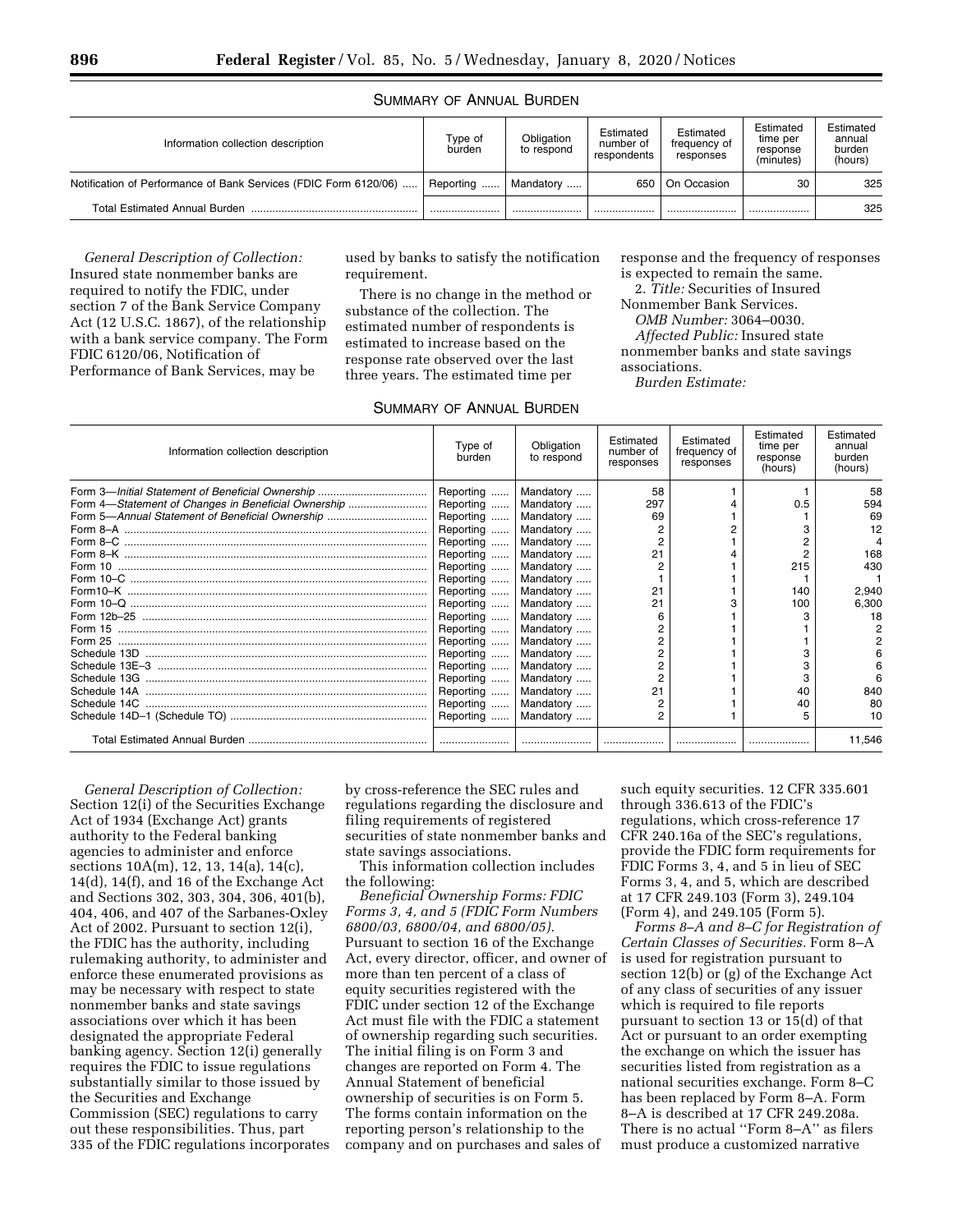document in compliance with the requirements in accordance with the filer's particular circumstances.

*Form 8–K: Current Report.* This is the current report that is used to report the occurrence of any material events or corporate changes that are of importance to investors or security holders and have not been reported previously by the registrant. It provides more current information on certain specified events than would Forms 10–Q and 10–K. The form description is at 17 CFR 249.308. There is no actual ''Form 8–K'' as filers must produce a customized narrative document in compliance with the requirements in accordance with the filer's particular circumstances.

*Forms 10 and 10–C: Forms for Registration of Securities.* Form 10 is the general reporting form for registration of securities pursuant to section 12(b) or (g) of the Exchange Act of classes of securities of issuers for which no other reporting form is prescribed. It requires certain business and financial information about the issuer. Form 10– C has been replaced by Form 10. Form 10 is described at 17 CFR 249.210. There is no actual ''Form 10'' as filers must produce a customized narrative document in compliance with the requirements in accordance with the filer's particular circumstances.

*Form 10–K: Annual Report.* This annual report is used by issuers registered under the Exchange Act to provide information described in Regulation S–K, 17 CFR 229. The form is described at 17 CFR 249.310. There is no actual ''Form 10–K'' as filers must produce a customized narrative document in compliance with the requirements in accordance with the filer's particular circumstances.

*Form 10–Q: Quarterly Reports.* The Form 10–Q is a report filed quarterly by most reporting companies. It includes unaudited financial statements and provides a continuing overview of major changes in the company's financial position during the year, as compared to the prior corresponding period. The report must be filed for each of the first three fiscal quarters of the company's fiscal year and is due within 40 or 45 days of the close of the quarter, depending on the size of the reporting company. The description of Form 10– Q is at 17 CFR 249.308a. There is no actual ''Form 10–Q'' as filers must produce a customized narrative document in compliance with the requirements in accordance with the filer's particular circumstances.

*Form 12b–25: Notification of Late Filing.* This notification extends the reporting deadlines for filing quarterly and annual reports for qualifying

companies. There is no FDIC Form 12b– 25. The form is described at 17 CFR 249.322.

*Form 15: Certification and Notice of Termination of Registration.* This form is filed by each issuer to certify that the number of holders of record of a class of security registered under section 12(g) of the Exchange Act is reduced to a specified level in order to terminate the registration of the class of security. For a bank, the number of holders of record of a class of registered security must be reduced to less than 1,200 persons. For a savings association, the number of record holders of a class of registered security must be reduced to (1) less than 300 persons or (2) less than 500 persons and the total assets of the issuer have not exceeded \$10 million on the last day of each of the issuer's most recent three fiscal years. In general, registration terminates 90 days after the filing of the certification. There is no FDIC Form 15. This form is described at 17 CFR 249.323.

*Schedule 13D: Certain Beneficial Ownership Changes.* This Schedule discloses beneficial ownership of certain registered equity securities. Any person or group of persons who acquire a beneficial ownership of more than 5 percent of a class of registered equity securities of certain issuers must file a Schedule 13D reporting such acquisition together with certain other information within ten days after such acquisition. Moreover, any material changes in the facts set forth in the Schedule generally precipitates a duty to promptly file an amendment on Schedule 13D. The SEC's rules define the term beneficial owner to be any person who directly or indirectly shares voting power or investment power (the power to sell the security). There is no FDIC form for Schedule 13D. This schedule is described at 17 CFR 240.13d–101.

*Schedule 13E–3: Going Private Transactions by Certain Issuers or Their Affiliates.* This schedule must be filed if an issuer engages in a solicitation subject to Regulation 14A or a distribution subject to Regulation 14C, in connection with a going private merger with its affiliate. An affiliate and an issuer may be required to complete, file, and disseminate a Schedule 13E–3, which directs that each person filing the schedule state whether it reasonably believes that the Rule 13e–3 transaction is fair or unfair to unaffiliated security holders. There is no FDIC form for Schedule 13E–3. This schedule is described at 17 CFR 240.13e–100.

*Schedule 13G: Certain Acquisitions of Stock.* Certain acquisitions of stock that are over than 5 percent of an issuer must be reported to the public. Schedule 13G is a much abbreviated version of Schedule 13D that is only available for use by a limited category of persons (such as banks, broker/dealers, and insurance companies) and even then only when the securities were acquired in the ordinary course of business and not with the purpose or effect of changing or influencing the control of the issuer. There is no FDIC form for Schedule 13G. This schedule is described at 17 CFR 240.13d–102.

*Schedule 14A: Proxy Statements.*  State law governs the circumstances under which shareholders are entitled to vote. When a shareholder vote is required and any person solicits proxies with respect to securities registered under section 12 of the Exchange Act, that person generally is required to furnish a proxy statement containing the information specified by Schedule 14A. The proxy statement is intended to provide shareholders with the proxy information necessary to enable them to vote in an informed manner on matters intended to be acted upon at shareholders' meetings, whether the traditional annual meeting or a special meeting. Typically, a shareholder is also provided with a proxy card to authorize designated persons to vote his or her securities on the shareholder's behalf in the event the holder does not vote in person at the meeting. Copies of preliminary and definitive (final) proxy statements and proxy cards are filed with the FDIC. There is no FDIC form for Schedule 14A. The description of this schedule is at 17 CFR 240.14a–101.

*Schedule 14C: Information Required in Information Statements.* An information statement prepared in accordance with the requirements of the SEC's Regulation 14C is required whenever matters are submitted for shareholder action at an annual or special meeting when there is no proxy solicitation under the SEC's Regulation 14A. There is no FDIC form for Schedule 14C. This schedule is described at 17 CFR 240.14c–101.

*Schedule 14D–1: Tender Offer.* This schedule is also known as Schedule TO. Any person, other than the issuer itself, making a tender offer for certain equity securities registered pursuant to section 12 of the Exchange Act is required to file this schedule if acceptance of the offer would cause that person to own over 5 percent of that class of the securities. This schedule must be filed and sent to various parties, such as the issuer and any competing bidders. In addition, the SEC's Regulation 14D sets forth certain requirements that must be complied with in connection with a tender offer. This schedule is described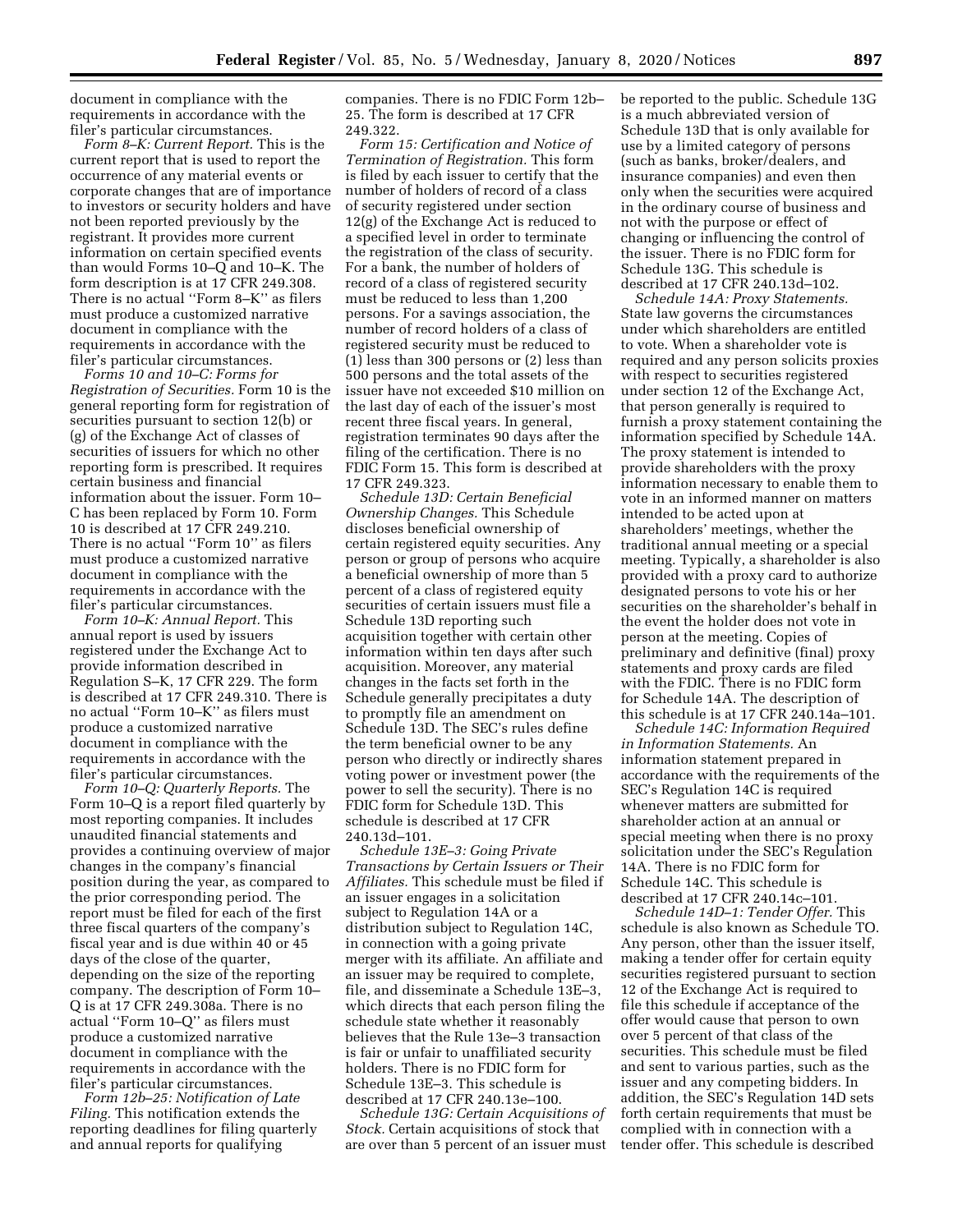at 17 CFR 240.14d–100. There is no actual form for Schedule 14D–1 as filers must produce a customized narrative document in compliance with the requirements in accordance with the filer's particular circumstances.

There is no change in the method or substance of the collection. The

estimated number of respondents, as well as the estimated time per response and the frequency of response, is expected to remain the same.

3. *Title:* Application for a Bank to Establish a Branch or Move its Main Office or a Branch. *OMB Number:* 3064–0070.

### SUMMARY OF ANNUAL BURDEN

*Affected Public:* Insured state nonmember banks and state savings associations.

*Burden Estimate:* 

| Information collection description                                               | Type of<br>burden | Obligation<br>to respond | Estimated<br>number of<br>respondents | Estimated<br>frequency of<br>responses | Estimated<br>time per<br>response<br>(hours) | Estimated<br>annual<br>burden<br>(hours) |
|----------------------------------------------------------------------------------|-------------------|--------------------------|---------------------------------------|----------------------------------------|----------------------------------------------|------------------------------------------|
| Application to Establish a Branch, Reporting<br>Move Main Office or Move Branch. |                   | Mandatory !              | 718                                   | On Occasion                            |                                              | 3,590                                    |
| <b>Total Estimated Annual Burden</b>                                             |                   |                          |                                       |                                        |                                              | 3,590                                    |

*General Description of Collection:*  Section 18(d) of the Federal Deposit Insurance Act (12 U.S.C. 1828(d) (FDI Act) provides that no FDIC insured state nonmember bank or state savings association shall establish and operate any new domestic branch or move its main office or any such branch from one location to another without the prior written consent of the FDIC. In granting or withholding consent to the applicant, FDIC considers: (a) The financial history and condition of the depository institution; (b) the adequacy of its

capital structure; (c) its future earnings prospects; (d) the general character and fitness of its management; (e) the risk presented by the depository institution to the Deposit Insurance Fund; (f) the convenience and needs of the community to be served; and (g) whether its corporate powers are consistent with the purposes of the FDI Act. FDIC regulations found at 12 CFR 303, subpart C, specify the steps that respondents must take to comply with the statutory mandate.

## SUMMARY OF ANNUAL BURDEN

There is no change in the method or substance of the collection. The estimated number of respondents has been revised based on the number of responses recorded over the last three years. The estimated time per response and the frequency of responses is expected to remain the same.

4. *Title:* Activities and Investments of Savings Associations.

*OMB Number:* 3064–0104.

*Affected Public:* Insured state savings associations.

*Burden Estimate:* 

| Information collection description                              | Type of<br>burden | Obligation<br>to respond | Estimated<br>number of<br>respondents | Estimated<br>frequency of<br>responses | Estimated<br>time per<br>response<br>(hours) | Estimated<br>annual<br>burden<br>(hours) |
|-----------------------------------------------------------------|-------------------|--------------------------|---------------------------------------|----------------------------------------|----------------------------------------------|------------------------------------------|
| Application for Exemption-§28 and<br>Subsidiary Notice-§ 18(m). | Reporting         | Mandatory                | 18                                    | On Occasion                            | 12                                           | 216                                      |
| <b>Total Estimated Annual Burden</b>                            |                   |                          |                                       |                                        |                                              | 216                                      |

*General Description of Collection:*  Section 28 of the FDI Act limits the powers of state savings associations to acquire or retain equity investments of a type or amount not permitted for a federal savings association. Section 28 also prohibits insured state savings associations and their subsidiaries from engaging as principal in any activity of a type or in an amount that is not permitted for a federal savings association or its subsidiaries. Section 28 charges the FDIC with the responsibility of enforcing the restrictions and filing requirements, and permits the FDIC to grant exceptions under certain circumstances.

12 CFR part 362 details the activities that state savings associations and/or their subsidiaries may engage in, under certain criteria and conditions, and identifies the information that banks must furnish to the FDIC in order to obtain the FDIC's approval or nonobjection.

There is no change in the method or substance of the collection. The estimated number of respondents has been revised upward based on the number of responses recorded over the last three years. The estimated time per response and the frequency of responses is expected to remain the same.

5. *Title:* Margin and Capital Requirements for Covered Swap Entities.

*OMB Number:* 3064–0204. *Affected Public:* Any FDIC-insured state-chartered bank that is not a member of the Federal Reserve System or FDIC-insured state-chartered savings association that is registered as a swap dealer, major swap participant, securitybased swap dealer, or major securitybased swap participant.

*Burden Estimate:*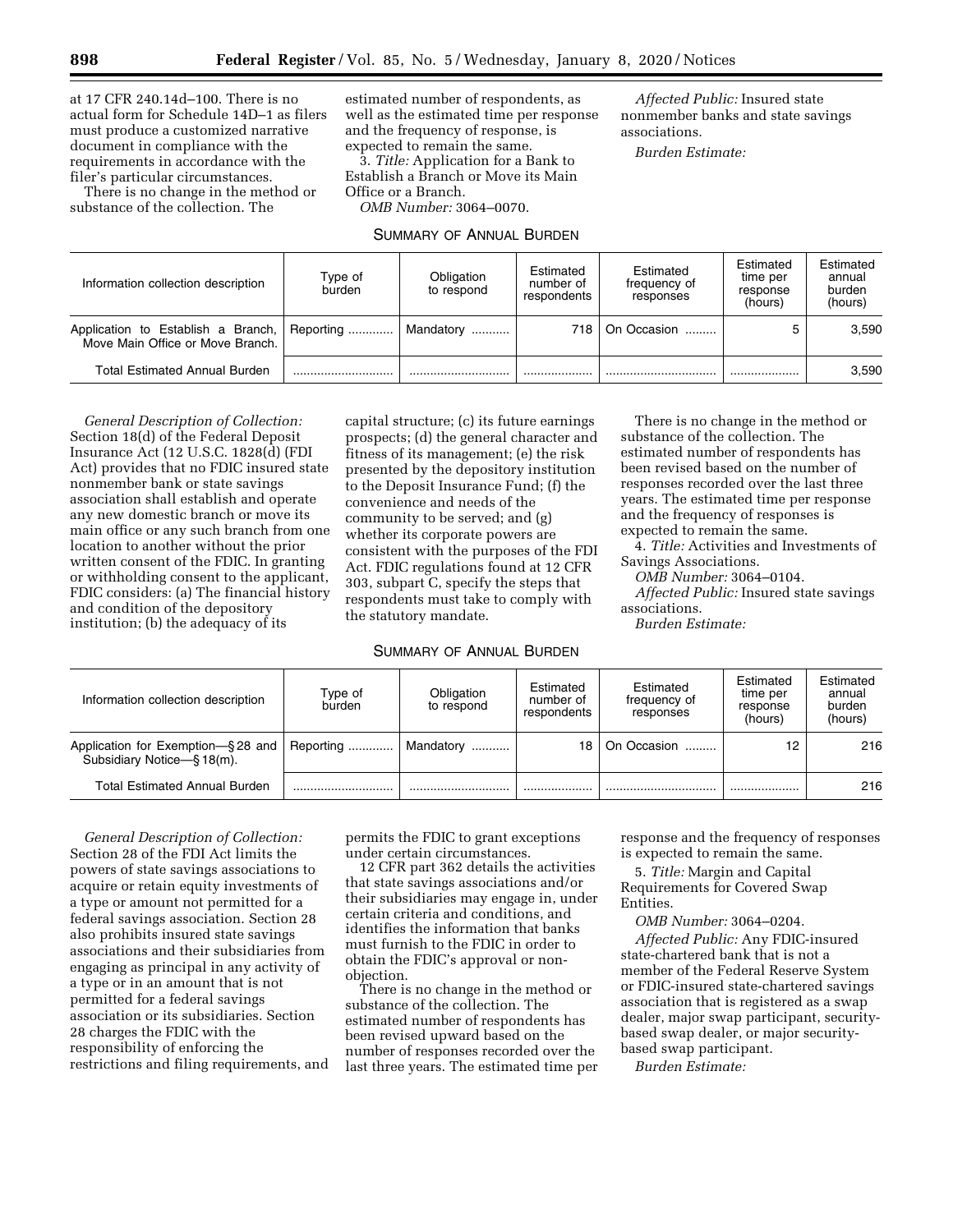| Information collection description                                                         | Obligation<br>Type of<br>burden<br>to respond |           | Estimated<br>number of<br>respondents | Estimated<br>frequency of<br>responses | Estimated<br>time per<br>response<br>(hours) | Estimated<br>annual<br>burden<br>(hours) |
|--------------------------------------------------------------------------------------------|-----------------------------------------------|-----------|---------------------------------------|----------------------------------------|----------------------------------------------|------------------------------------------|
| $\S 349.1(d)(1)$ , (d)(2) Meeting criteria for exemption                                   |                                               | Mandatory |                                       |                                        | 1,000                                        | 1.000                                    |
|                                                                                            | Disclosure                                    | Mandatory |                                       |                                        | 10                                           | 10                                       |
| §349.2 Definition of "Eligible Master Netting Agree-<br>ment," paragraphs (4)(i) and (ii). | Recordkeeping                                 | Mandatory |                                       |                                        |                                              |                                          |
| § 349.8(g) Documentation.                                                                  |                                               |           |                                       |                                        |                                              |                                          |
| §349.10 Documentation of Margin Matters.                                                   |                                               |           |                                       |                                        |                                              |                                          |
|                                                                                            | Recordkeeping                                 | Mandatory |                                       |                                        |                                              |                                          |
|                                                                                            | Recordkeeping                                 | Mandatory |                                       |                                        | 100                                          | 100                                      |
|                                                                                            |                                               | Mandatory |                                       |                                        | 240                                          | 240                                      |
|                                                                                            | Recordkeeping                                 | Mandatory |                                       |                                        | 40                                           | 40                                       |
| §349.8(f) Control, Oversight, and Validation Mecha-<br>nisms                               |                                               |           |                                       |                                        |                                              |                                          |
| § 349.8(f)(3) Initial Margin Modeling Report                                               | Reporting                                     | Mandatory |                                       |                                        | 50                                           | 50                                       |
|                                                                                            | Recordkeeping                                 | Mandatory |                                       |                                        | 20                                           | 20                                       |
|                                                                                            | Reporting                                     | Mandatory |                                       |                                        | 10                                           | 30                                       |
|                                                                                            | Recordkeeping                                 | Mandatory |                                       | 250                                    |                                              | 250                                      |
| Total Estimated Annual Burden                                                              |                                               |           |                                       |                                        |                                              | 1.749                                    |

## SUMMARY OF ANNUAL BURDEN

*General Description of Collection:* The Dodd-Frank Wall Street Reform and Consumer Protection Act (Dodd-Frank Act) required the Office of the Comptroller of the Currency, the Board of Governors of the Federal Reserve System, the FDIC, the Farm Credit Administration, and Federal Home Finance Agency (each, an agency, and collectively, the agencies) to jointly adopt rules that establish capital and margin requirements for swap entities that are prudentially regulated by one of the agencies (covered swap entities).1 These capital and margin requirements apply to swaps that are not cleared by a registered derivatives clearing organization or a registered clearing agency (non-cleared swaps).2 The agencies published regulations that require swap dealers and security-based swap dealers under the agencies' respective jurisdictions to exchange margin with their counterparties for

2A ''swap'' is defined in section 721 of the Dodd-Frank Act to include, among other things, an interest rate swap, commodity swap, equity swap, and credit default swap, and a security-based swap is defined in section 761 of the Dodd-Frank Act to include a swap based on a single security or loan or on a narrow-based security index. *See* 7 U.S.C. 1a(47); 15 U.S.C. 78c(a)(68).

swaps that are not centrally cleared (Swap Margin Rule or Rule). First issued in 2015, the Swap Margin Rule includes a phased compliance schedule from 2016 to 2020 and generally applies only to a non-cleared swap entered into on or after the applicable compliance date. A non-cleared swap entered into prior to an entity's applicable compliance date is ''grandfathered'' by this regulatory provision and is generally not subject to the margin requirements in the Swap Margin Rule (legacy swap) unless it is amended or novated on or after the applicable compliance date. The FDIC's Swap Margin Rule and its reporting, recordkeeping and disclosure requirements under the PRA can be found at 12 CFR part 349.

Section 349.1(d) refers to statutory provisions that set forth conditions for an exemption from clearing. Section 349.1(d)(1) provides an exemption for non-cleared swaps if one of the counterparties to the swap is not a financial entity, is using swaps to hedge or mitigate commercial risk, and notifies the CFTC of how it generally meets its financial obligations associated with entering into non-cleared swaps. Section 349.1(d)(2) provides an exemption for security-based swaps if the counterparty notifies the SEC of how it generally meets its financial obligations associated with entering into non-cleared security-based swaps. Section 349.1(h) contains the disclosure requirements for transfers of legacy swaps initiated by a covered swap entity's counterparty that fall outside the scope of the Swap Margin Rule.

Section 349.2 defines terms used in part 349, including the definition of ''eligible master netting agreement,'' which provides that a covered swap entity that relies on the agreement for

purpose of calculating the required margin must: (1) Conduct sufficient legal review of the agreement to conclude with a well-founded basis that the agreement meets specified criteria; and (2) establish and maintain written procedures for monitoring relevant changes in law and to ensure that the agreement continues to satisfy the requirements of this section. The term ''eligible master netting agreement'' is used elsewhere in part 349 to specify instances in which a covered swap entity may: (1) Calculate variation margin on an aggregate basis across multiple non-cleared swaps and security-based swaps and (2) calculate initial margin requirements under an initial margin model for one or more swaps and security-based swaps.

Section 349.5(c)(2)(i) specifies that a covered swap entity shall not be deemed to have violated its obligation to collect or post margin from or to a counterparty if the covered swap entity has made the necessary efforts to collect or post the required margin, including the timely initiation and continued pursuit of formal dispute resolution mechanisms, or has otherwise demonstrated upon request to the satisfaction of the agency that it has made appropriate efforts to collect or post the required margin.

Section 349.7 generally requires a covered swap entity to ensure that any initial margin collateral that it collects or posts is held at a third-party custodian. Section 349.7(c) requires the custodian to act pursuant to a custody agreement that: (1) Prohibits the custodian from rehypothecating, repledging, reusing, or otherwise transferring (through securities lending, securities borrowing, repurchase agreement, reverse repurchase

<sup>1</sup> Dodd-Frank Wall Street Reform and Consumer Protection Act, Public Law 111–203, 124 Stat. 1376 (2010). *See* 7 U.S.C. 6s; 15 U.S.C. 78o–10. Sections 731 and 764 of the Dodd-Frank Act added a new section 4s to the Commodity Exchange Act of 1936, as amended, and a new section 15F to the Exchange Act, as amended, respectively, which require registration with the Commodity Futures Trading Commission (CFTC) of swap dealers and major swap participants and the SEC of security-based swap dealers and major security-based swap participants (each a swap entity and, collectively, swap entities). Section 1a (39) of the Commodity Exchange Act of 1936, as amended, defines the term ''prudential regulator'' for purposes of the margin requirements applicable to swap dealers, major swap participants, security-based swap dealers and major security-based swap participants. *See* 7 U.S.C. 1a(39).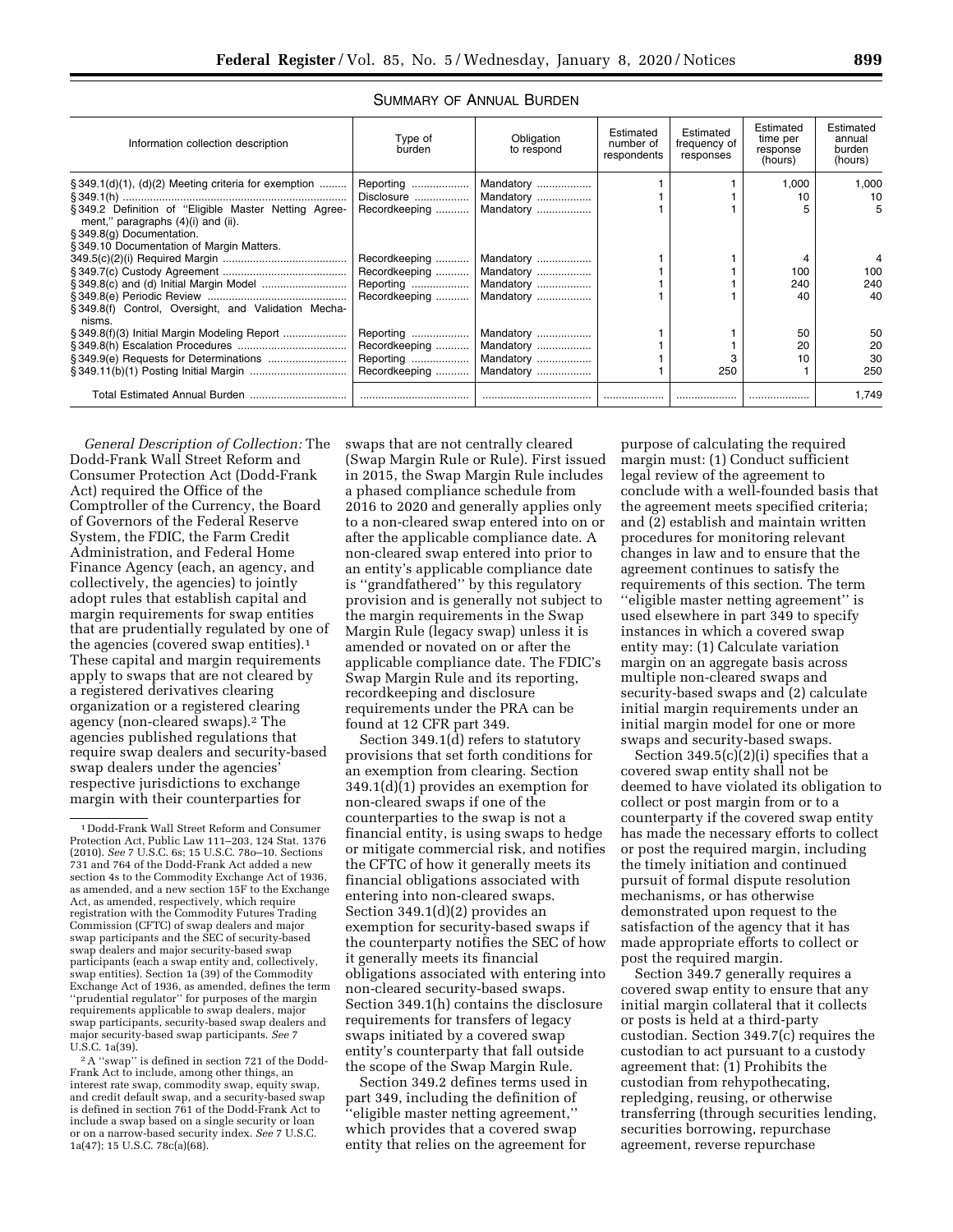agreement or other means) the collateral held by the custodian, except that cash collateral may be held in a general deposit account with the custodian if the funds in the account are used to purchase an asset held in compliance with § 349.7, and such purchase takes place within a time period reasonably necessary to consummate such purchase after the cash collateral is posted as initial margin and (2) is a legal, valid, binding, and enforceable agreement under the laws of all relevant jurisdictions, including in the event of bankruptcy, insolvency, or a similar proceeding. A custody agreement may permit the posting party to substitute or direct any reinvestment of posted collateral held by the custodian under certain conditions.

With respect to collateral collected by a covered swap entity pursuant to § 349.3(a) or posted by a covered swap entity pursuant to § 349.3(b), the agreement must require the posting party to substitute only funds or other property that would qualify as eligible collateral under § 349.6 and for which the amount net of applicable discounts described in Appendix B would be sufficient to meet the requirements of § 349.3 and direct reinvestment of funds only in assets that would qualify as eligible collateral under § 349.6.

Section 349.8 establishes standards for the use of initial margin models. These standards include: (1) A requirement that the covered swap entity receive prior approval from the relevant Agency based on demonstration that the initial margin model meets specific requirements (§§ 349.8(c)(1) and 349.8(c)(2)); (2) a requirement that a covered swap entity notify the relevant Agency in writing 60 days before extending use of the model to additional product types, making certain changes to the initial margin model, or making material changes to modeling assumptions (§ 349.8(c)(3)); and (3) a variety of quantitative requirements, including requirements that the covered swap entity validate and demonstrate the reasonableness of its process for modeling and measuring hedging benefits, demonstrate to the satisfaction of the relevant Agency that the omission of any risk factor from the calculation of its initial margin is appropriate, demonstrate to the satisfaction of the relevant Agency that incorporation of any proxy or approximation used to capture the risks of the covered swap entity's non-cleared swaps or noncleared security-based swaps is appropriate, periodically review and, as necessary, revise the data used to calibrate the initial margin model to ensure that the data

incorporate an appropriate period of significant financial stress  $(S\$  349.8(d)(5), 349.8(d)(10), 349.8(d)(11), 349.8(d)(12), and 349.8(d)(13)). Also, if the validation process reveals any material problems with the initial margin model, the covered swap entity must promptly notify the Agency of the problems, describe to the Agency any remedial actions being taken, and adjust the initial margin model to ensure an appropriately conservative amount of required initial margin is being calculated (§ 349.8(f)(3)). Section 349.8 also establishes requirements for the ongoing review and documentation of initial margin models. These standards include: (1) A requirement that a covered swap entity review its initial margin model annually (§ 349.8(e)); (2) a requirement that the covered swap entity validate its initial margin model at the outset and on an ongoing basis, describe to the relevant Agency any remedial actions being taken, and report internal audit findings regarding the effectiveness of the initial margin model to the covered swap entity's board of directors or a committee thereof (§§ 349.8(f)(2), 349.8(f)(3), and  $349.8(f)(4)$ ; (3) a requirement that the covered swap entity adequately document all material aspects of its initial margin model (§ 349.8(g)); and (4) that the covered swap entity must adequately document internal authorization procedures, including escalation procedures, that require review and approval of any change to the initial margin calculation under the initial margin model, demonstrable analysis that any basis for any such change is consistent with the requirements of this section, and independent review of such demonstrable analysis and approval (§ 349.8(h)).

Section 349.9 addresses the treatment of cross-border transactions and, in certain limited situations, will permit a covered swap entity to comply with a foreign regulatory framework for noncleared swaps (as a substitute for compliance with the prudential regulators' rule) if the prudential regulators jointly determine that the foreign regulatory framework is comparable to the requirements in the prudential regulators' rule. Section 349.9(e) allows a covered swap entity to request that the prudential regulators make a substituted compliance determination and must provide the reasons therefore and other required supporting documentation. A request for a substituted compliance determination must include: (1) A

description of the scope and objectives of the foreign regulatory framework for non-cleared swaps and non-cleared security-based swaps; (2) the specific provisions of the foreign regulatory framework for non-cleared swaps and security-based swaps (scope of transactions covered; determination of the amount of initial and variation margin required; timing of margin requirements; documentation requirements; forms of eligible collateral; segregation and rehypothecation requirements; and approval process and standards for models); (3) the supervisory compliance program and enforcement authority exercised by a foreign financial regulatory authority or authorities in such system to support its oversight of the application of the non-cleared swap and security-based swap regulatory framework; and (4) any other descriptions and documentation that the prudential regulators determine are appropriate. A covered swap entity may make a request under this section only if directly supervised by the authorities administering the foreign regulatory framework for non-cleared swaps and non-cleared security-based swaps.

Section 349.10 requires a covered swap entity to execute trading documentation with each counterparty that is either a swap entity or financial end user regarding credit support arrangements that: (1) Provides the contractual right to collect and post initial margin and variation margin in such amounts, in such form, and under such circumstances as are required and (2) specifies the methods, procedures, rules, and inputs for determining the value of each non-cleared swap or noncleared security-based swap for purposes of calculating variation margin requirements and the procedures for resolving any disputes concerning valuation.

Section 349.11(b)(1) provides that the requirement for a covered swap entity to post initial margin under § 349.3(b) does not apply with respect to any noncleared swap or non-cleared security based swap with a counterparty that is an affiliate. A covered swap entity shall calculate the amount of initial margin that would be required to be posted to an affiliate that is a financial end user with material swaps exposure pursuant to § 349.3(b) and provide documentation of such amount to each affiliate on a daily basis.

There is no change in the method or substance of the collection. The FDIC currently does not supervise any institutions that are subject to this information collection but is reporting one respondent as a placeholder to